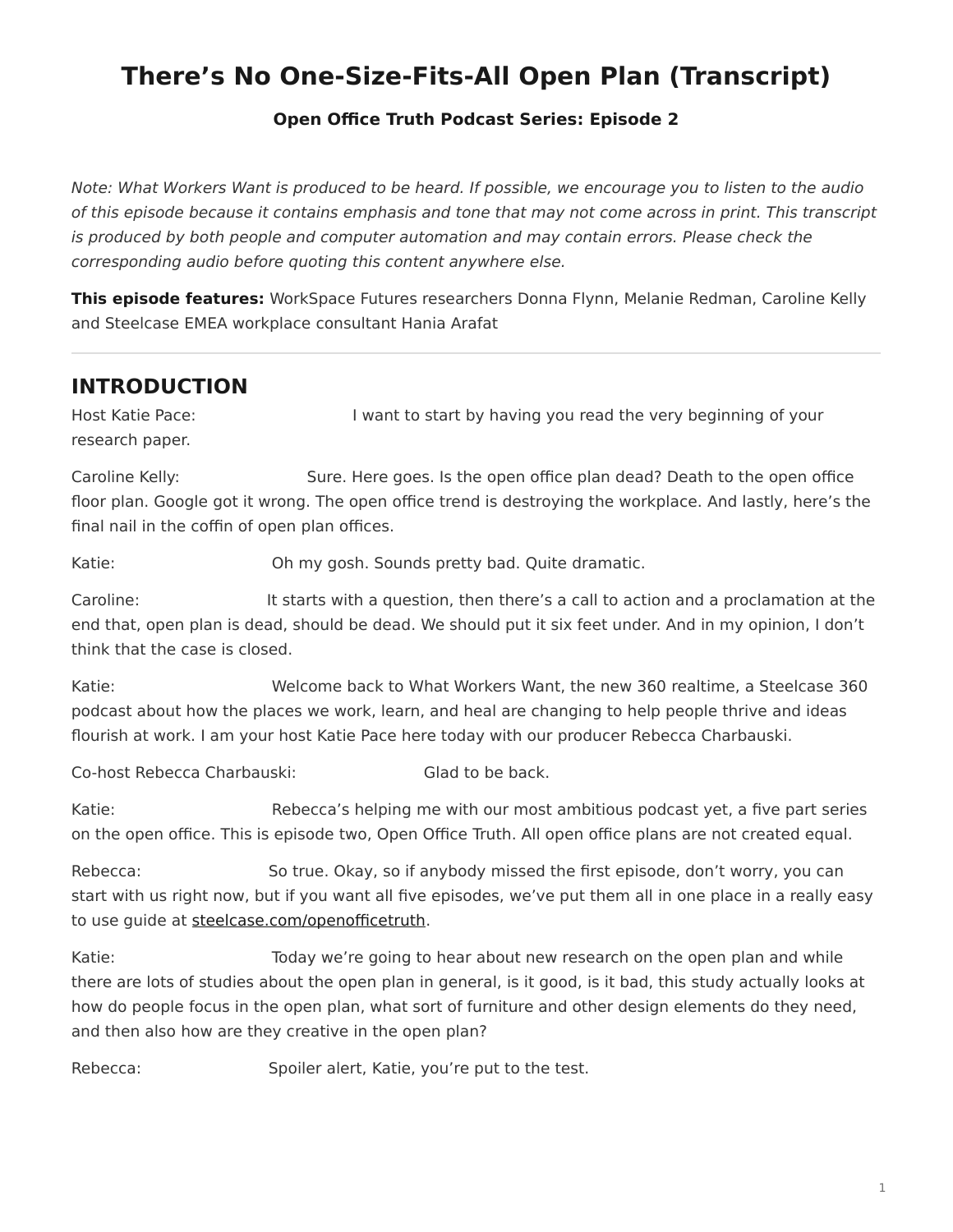Katie: I am. I was nervous.

Rebecca: We won't tell everybody how you did. Before we get to that, we do want to take time to understand the neuroscience behind privacy. Open offices weren't created with bad intentions. The goals were good. Collaboration, trust, communication and creativity, all things that organizations want, but what are people craving and what's missing? Should we all go back to our cubicles and shut the doors?

Katie:  $I$  don't think that's the answer.

Rebecca: No?

### **THE PRIVACY CRISIS**

Katie: No. But 360 magazine Editor, Chris Congdon sat down with Steelcase Vice President of Workspace Futures, Donna Flynn, and she talked about how our brains work and what it actually is when we say the word privacy.

Chris Congdon: So, Donna, we think about this privacy crisis going on in the workplace, how is that impacting employees?

Donna Flynn: Well, I think when employees can't find the spaces they need, when they need them, to do the kind of work they need to do, and sometimes that needs to be private spaces, that that can increase their stress. They'll feel distracted. Their level of engagement and productivity is going to go down.

A lot of people believe that if someone's working alone, that they're not being collaborative, but we believe that being alone is a critical element of collaboration. And so instead of privacy hurting collaboration, we think privacy can support collaboration. It gives people the time they need to do some deep thinking, it gives people time they need to do some creative work, or just time to focus on producing something they need to produce. It's also important for people to have time to rest and rejuvenate their mind and body as they're moving across a day.

Chris Congdon: So then why don't we just go back to giving everybody private offices?

Donna: We don't think privacy is about having four walls and a door. We think it's really about control. And there's two key dimensions to privacy that we think about. There's information control, controlling information about yourself and how that's shared with the world, and there's stimulation control, which is controlling incoming stimulations.

It's the combination of these two types of control that is really important to give employees. It's not about going back to private offices, it's really about providing those choices for employees to have in front of them.

Katie: I love how Donna talks about privacy being about control, and not just four walls and a door.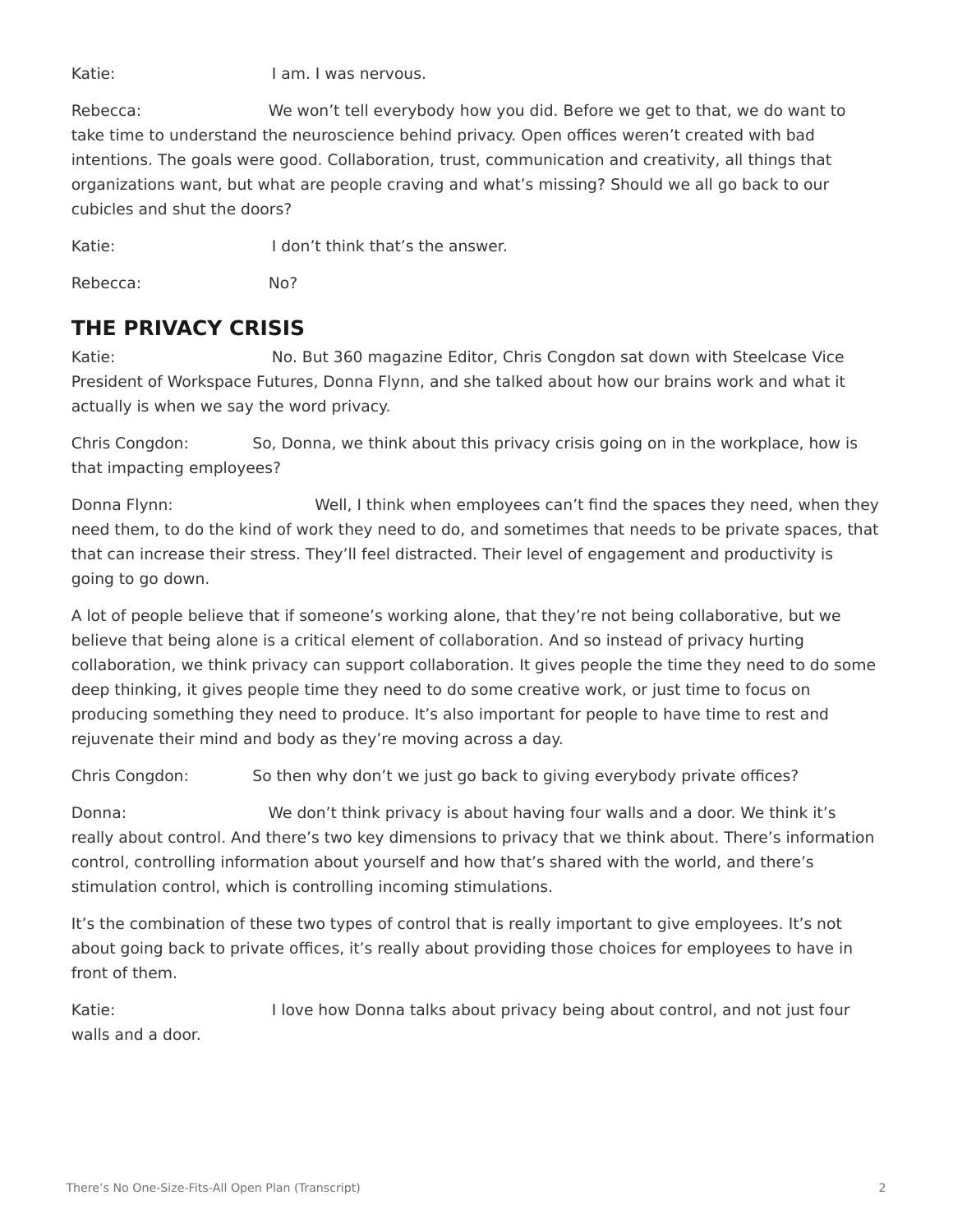#### **FIVE STRATEGIES FOR PRIVACY**

Rebecca: Exactly. I love to work in our work cafe. I'm always out there because I love the buzz. I guess it's a little bit private even though it's not really private. We wanted to learn more about privacy. We talked to Melanie Redman, she's a Senior Design Researcher with Workspace Futures and she works with Donna.

Katie: Melanie talked to Chris about how privacy is very dependent on the situation you're in. She shared with us examples of five strategies people use to achieve privacy.

Melanie Redman: An example would be why somebody would go to a cafe. They do this because they want the energy, the vibe, of the people around them, but they also want to be somewhat invisible. We call this strategic anonymity, because they're choosing to go somewhere where they're not known and so they can control the social stimulations, or interruptions, as we would call them.

Chris Congdon: Are there times where people need to experience privacy when they need to be with another person?

Melanie: That's a great question. There are. Anytime somebody wants to engage with another person to share information that they expect to be held confidential, they're seeking a trusted confidence. You could also think of this as social privacy. That's why people need to find a private room when they're having a performance review with their manager, or if they're having an intimate chat with a friend at work about something that happened at home, they don't want everybody else overhearing that.

Chris: That's a good point. One of the ways we hear people talk about privacy today has to do with privacy of their information, what people know about them. Can you talk a little bit about that?

Melanie: Yes. We refer to that as selective exposure, because it's about the choices we make. We think of information in a very broad sense in this case. Information is obviously personal data, but it's also behaviors. We reveal a lot about ourselves by how act, how we speak, what we wear, what we eat. And one of the complaints about open plan has been that people feel they're too exposed. What that means is, they've lost control over the ability to make that choice about what is shared.

Chris: Sometimes I feel like I want to shield myself from other people when I'm trying to get that control. That's a strategy that you saw as well.

Melanie: Definitely is. It's about safety. Safety of your information, safety of your belongings, safety of your thoughts. This plays into the dangers of group think when it comes to collaboration. You want to be able to have your own opinions without being interfered with by other people.

Chris: Did you see people needing to just have time to be alone?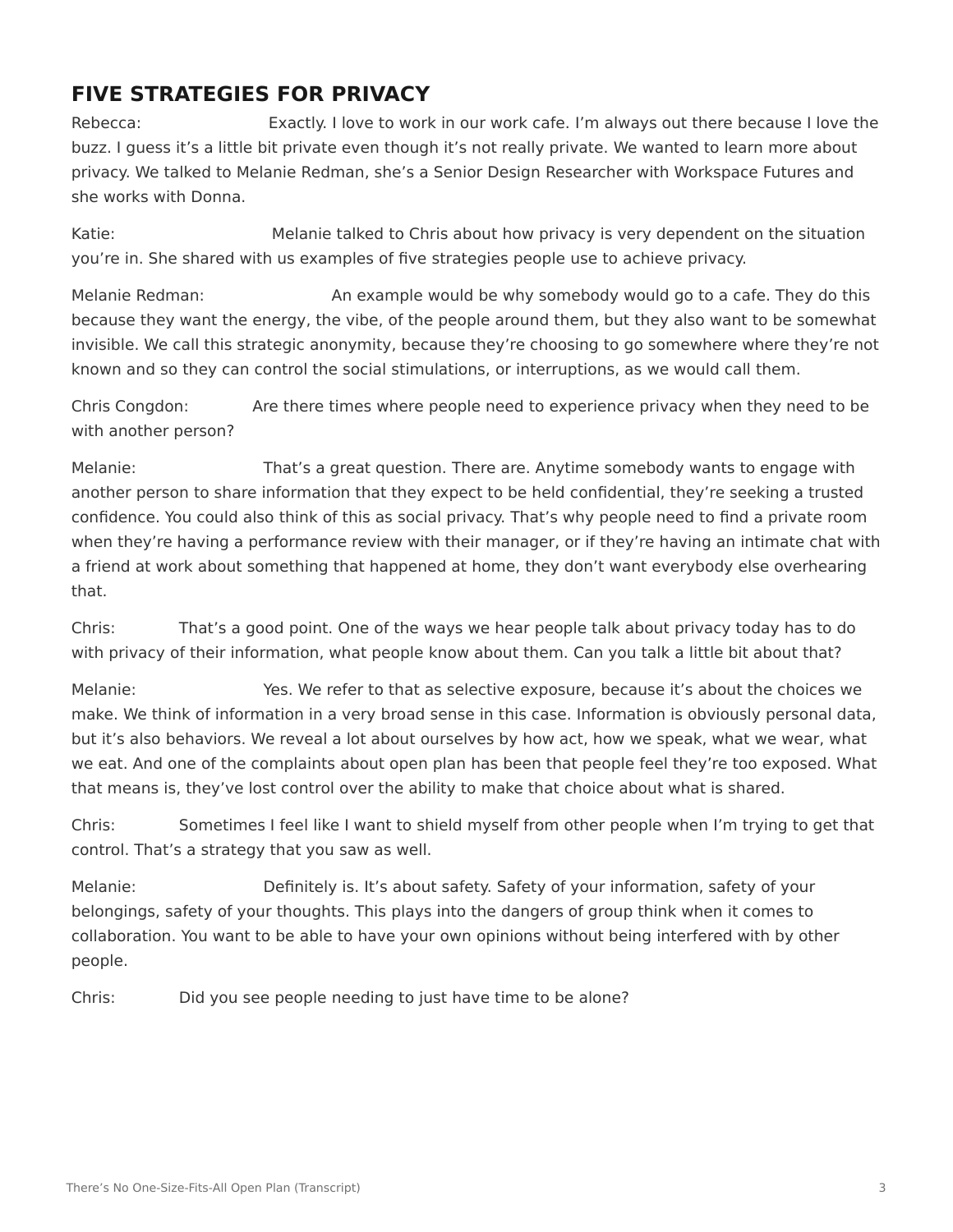Melanie: Absolutely. We call this purposeful solitude. We differentiate between solitude and isolation. Isolation is a state of mind. Solitude is a choice where you're not looking to disconnect from the group, but you're looking to separate yourself physically from the group. It can be for rejuvenation, it could be for focused work, it can be for any number of reasons.

#### GLOBAL PRIVACY

Katie: So Rebecca, as the title of this episode suggests, not all open office plans are created equal. We wanted to understand how privacy might be considered around the globe, and how it might be different in each country.

Rebecca: Exactly. I reached out to Hania Arafat, she spent six years as a Steelcase Design and Workplace Consultant in Europe and the Middle East. She's based in London, and I asked her what she seen when it comes to how privacy varies by culture.

Hania Arafat: Well, I've seen a lot of cultural implications of a country or region manifested into their designs and layouts of the office. But if you take a country where hierarchy's important, such as Russia, China, or even Saudi Arabia, the higher you are up in the corporate ladder, the more privacy you're receiving as an individual.

Therefore, you have less need for alternative areas to seek privacy in the workplace, which is why they might have a little bit less of them.

But on the other hand, if you have a more network oriented culture, such as the UK or the US, leaders are encouraged to share their spaces and evidently compared to others, they have less privacy, but they have more options to work from.

Rebecca: Hania, do you have any real world comparisons you can share with us?

Hania: Well, last year we were working on a project with an IT company from Saudi Arabia. They visited our Learning and Innovation center in Munich, and we're absolutely amazed by how an IT team could be part of this shared network.

They asked for a similar experience for their own space and before beginning to design their future work environment, we wanted to better understand how they currently work, how they currently seek privacy, where they seek it, and how they would prefer to seek it in the future.

We designed a series of settings for them to cater to their direct needs. When it came time to install, the Head of Security for this IT company was a little bit concerned, because Saudi Arabia has a culture of monitoring the work environment, so it's very common to have cameras within the common areas, but also within the entire office. This meant that he had to place more cameras distributed around the floor plan in order to see inside of all these smaller private enclaves that we had offered.

When you compare this to a country such as Germany, where it's actually not socially accepted to have securities in the work environment, he was quite surprised to hear that, because they're based on a culture of trust that they don't include cameras within their space.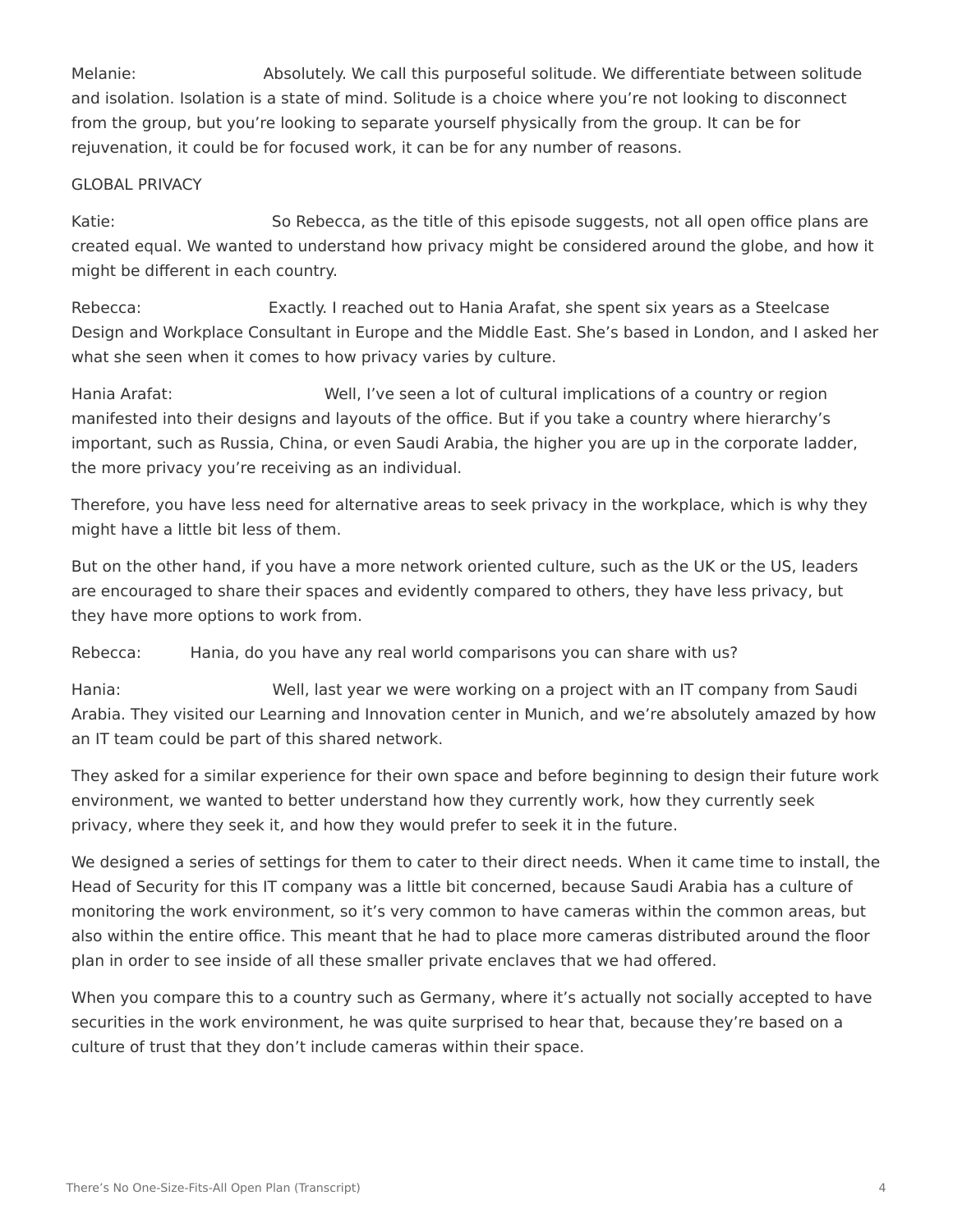So when we think about privacy around the world, I think it's important to consider not only the culture and the country's culture that you are incorporating the elements of privacy into your designs, but also the corporate culture of that organization, then an individual's preference.

Since you could never solve for all, I think the key is really to design a diverse workplace that is catering to multiple needs.

## **NEW RESEARCH ON ELEMENTS TO HELP PEOPLE FOCUS**

Rebecca: There's all these different kinds of privacy and that's a really good baseline, Katie, as we jump into your conversation with Caroline and that test we've been waiting for.

Katie: Caroline works with Melanie and Donna. She leads a team here at Steelcase and in Workspace Futures Department, and she's publishing brand new research with the Center for Healthy Minds at the University of Wisconsin on how design elements can impact focus and collaboration in the open plan. Caroline, welcome to What Workers Want.

Caroline Kelly: Well, thank you. I'm very glad to be here.

Katie: I want to start by having you read the very beginning of your research paper.

Caroline: Sure. Here it goes. Is the open office plan dead? Death to the open office floor plan. Google got it wrong. The open office trend is destroying the workplace. And lastly, here's the final nail in the coffin of open plan offices.

Katie: **Shareh Elder State:** Oh my gosh. It sounds pretty bad. Quite dramatic.

Caroline: It starts with a question, then there's a call to action, and a proclamation at the end that, open plan is dead, should be dead, we should put it six feet under. In my opinion, I don't think that the case is closed.

We've done some research around this because we thought it was such an important topic. 60 to 70% of offices in North America have open plan as part of their design strategy.

Katie: It's the thing.

Caroline: It's the thing.

Katie: Well you go on to share more studies done on the open office and as we've been talking about on this podcast, some people say it helps, some people say it stresses them out, some people say it's like being trapped in a coffin. It's very dramatic. But very few of these studies actually shed light on what kinds of things are helping people in the open plan. Tell us what it is that you set out to study.

Caroline: Sure. Yeah. When we look at the literature, there are lots of claims as to its benefits and like you said, helping collaboration, or there's evidence that it can help with cultural transformation and removing hierarchy, let's say, in an organization.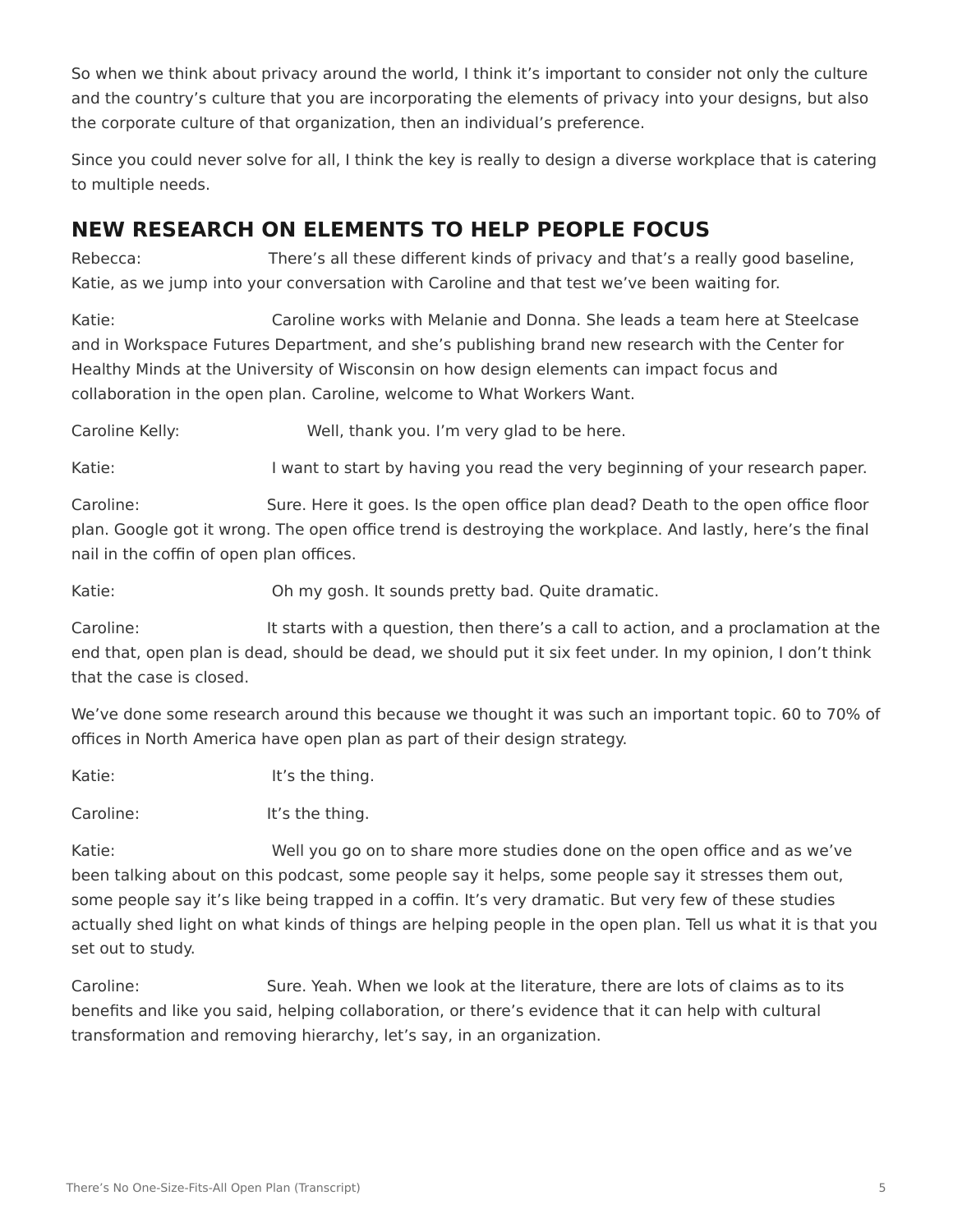But as we read through all these studies, some of which were very negative as well, saying it increased sick days and there was a high level of distraction, and people just generally hate it, it doesn't say anything really about the way these spaces are designed. It's dealing with the open plan and as this abstract monolithic idea of-

Katie: Everything is open.

Caroline: Yeah. A big giant room with a bunch of desks in a row, and we just know that that's not the case. So we said, well, let's pick this apart a little bit and let's think about the different design strategies people use in the open plan and the different types of furniture settings that are typical there and see if there's any difference in terms of the types of work activities people do in each of these settings, and if one helps more than another.

We were interested in particular in a setting, it's actually a product called Brody, and we think of it as an individual work environment where it's a seat that's in a semi reclined lounge position. It's got an integrated work surface, power, and it's most importantly, I think, has a shield around it. So you have privacy on maybe two thirds of the space around you. And the nice thing about this is it's small. It's a piece of furniture. It can be easily moved. It's not making the commitment to having walls being built or dividing up the space, which is the point of the open plan, to have that flexibility.

So we said, hey, how do people work at the bench? How do people work in these individual work environments? And are there particular tasks that we do as part of our everyday work that are better at one than the other?

Katie: **How'd you do that?** Did you go to everybody's work spaces or did you set up a model workstation? How did you do this?

Caroline: This was not an observational study. This was an experiment. We randomized and controlled how we dealt with the variables. Imagine we took a large work area here at Steelcase that was not being occupied by other office workers, we did need a laboratory environment, and we outfitted it with a few Brodys, a bench application, some other individual desks, and then we recruited participants to come in and do experimental tasks that are used in neuroscience and psychology to measure different types of cognitive function.

I didn't just make this up myself, unfortunately. I had partnership with the Center for Healthy Minds at the University of Wisconsin, and was advised by Dr. Elena Patsenko on the study design.

As we talked about what we know from our more of our qualitative research that people really, we know, are craving focus and they want lack of distractions around them, she suggested a particular study task that's called the SART. That's it's abbreviation. It's the Sustained Attention Response Task. It's an exercise that people do that help us determine whether or not they're paying attention.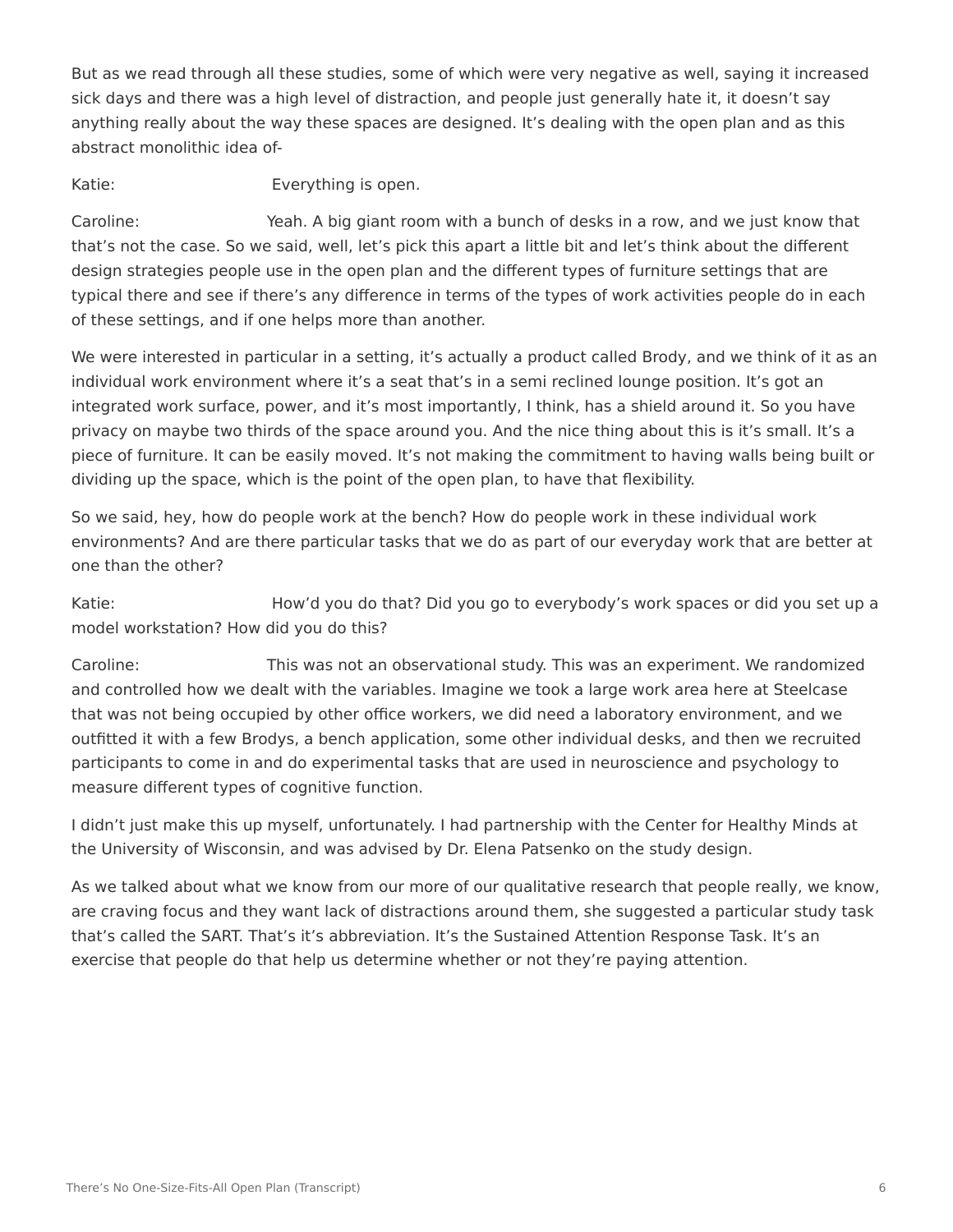We had people do this both at Brody and at the bench, because we wanted to see within the same person if there's any difference. What this task does is asks you to be at a computer and a series of single digits will flash upon a screen one at a time for just a few seconds, zero through nine. Every time the number three shows up, you do nothing but every other number, zero, one, two, four, five, et cetera, you press the space bar,

This is a go or no go task. It's seeing if you can withhold a response, which requires a lot of focus, because when you start to not pay attention, you get in this automatic mode and you're just going tap, tap, tap, tap, tap, tap, tap on the space bar. And so by measuring how many errors they make when they press the space bar for number three, when they shouldn't have, and how long it takes them to actually press the space bar, we can tell whether or not they're paying attention.

Katie: That sounds hard.

Caroline: It is. Well, someone else figured this out. This is a well validated instrument that it gets used in many, many different scenarios where this cognitive function is in question. What's interesting about this is, slower is better.

Katie: Really?

Caroline: Yeah. What we saw was at the bench, people were getting into that automatic mode. They were just going tap, tap, tap, tap, tap, and they had faster response times. Whereas at Brody, people were able to make fewer errors and have a longer response time.

Katie: They were being more thoughtful about it.

Caroline: Being more thoughtful about it, having more focus, and really paying attention.

Katie: What does that teach you? What are your results? What do we take from that?

Caroline: Sure. Well, I think it's a few things. I think we know that when there's a lot of activity around you, you're expending a lot of cognitive resources to manage all of that. If you're trying to focus on your work and there are people walking past you and then maybe there's noise, maybe there's motion, other things, other stimuli, that's going to make your brain tired.

Katie: It's really tiring. [crosstalk 00:18:04].

Caroline: We also know that when you're out in your workplace, there are social norms that we are all trying to live up to at work. You might be self-monitoring saying like, how is my posture? Am I making a weird face while I work? All of these things that are more about your appearance, if you will, as you're performing your work.

We surmise that these different issues are what are taxing people more cognitively and making it harder for them to focus. But it's not all bad news for the bench. What's really interesting is that there are occasions where actually having a little bit less ability to sustain your attention is good. There's research that shows that it's good for more divergent thinking, for more creativity.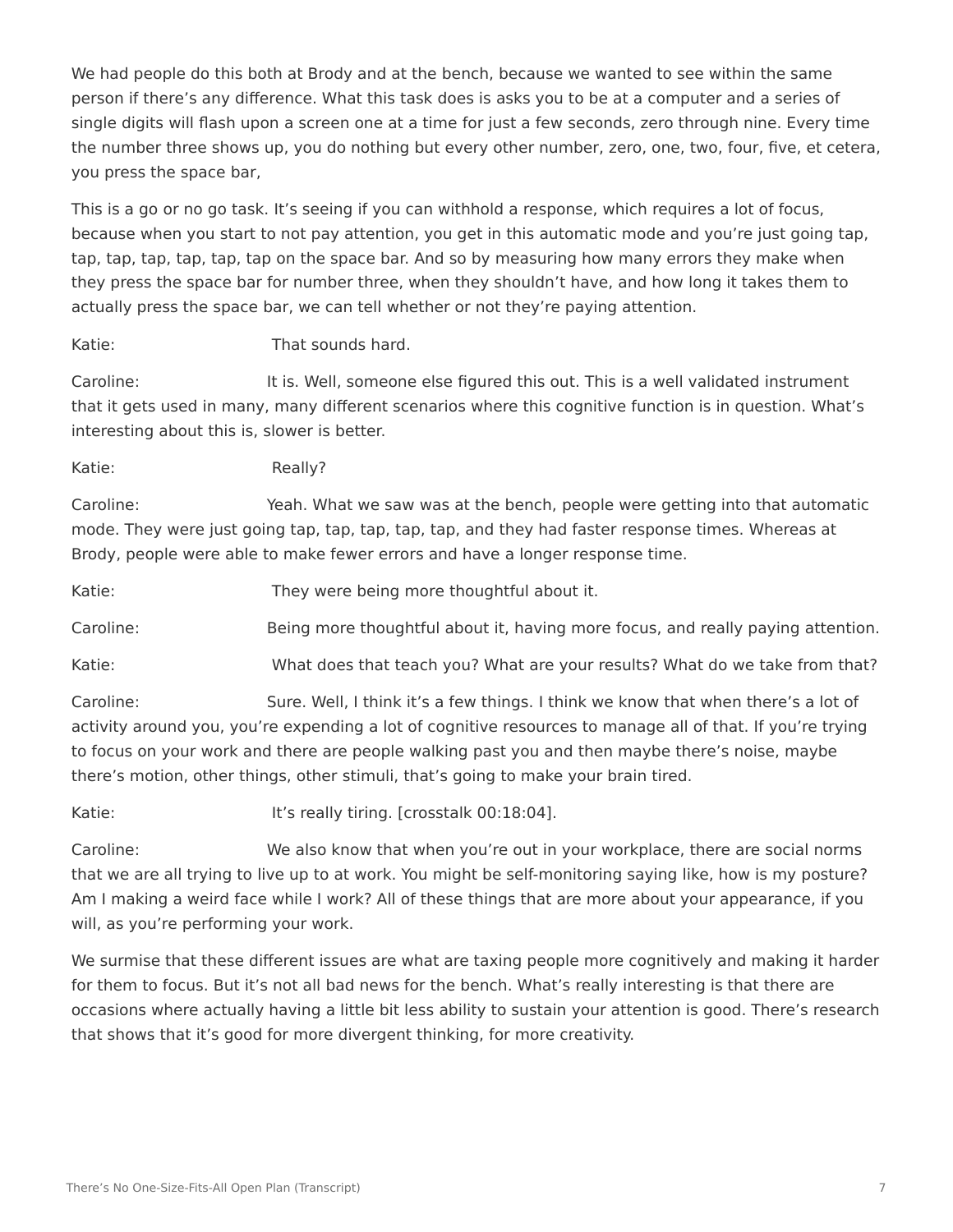So, we did another task, which is a remote associates task and we're actually, I'm going to do a little game with you. It's fun, I think.

Katie: I'm a little scared.

Caroline: I'm also a nerd. Is you're going to be presented with three words and you have to figure out what the fourth word is that completes that triplet. That makes sense. Okay?

| Katie:    | Okay.                                      |
|-----------|--------------------------------------------|
| Caroline: | We'll start with cottage, blue, and Swiss. |
| Katie:    | Cheese?                                    |

Caroline: Cheese. Yes. Right. Cottage cheese, blue cheese, Swiss cheese. It's examples like that. There's a set of these triplets that have been used in studies before and it helps determine whether people are able to have this creative problem solving. We also did the remote associates task in both settings, again, the same people do the same tasks in both applications. And we found that at the bench actually people did better with the remote associates.

Katie: Really?

Caroline: Yes. They got more correct. There is a time limit. You get 10 seconds per triplet. Either you get it right, or you get it wrong, or you just run out of time and you move on. I think that that's also an interesting-

Katie: What does that tell us?

Caroline: I think it tells us a little bit that being together, having stimuli around us can be inspirational. It can help you-

Katie: I'm connecting these dots.

Caroline: Connecting. Yeah. I could've given you one of the really hard ones [crosstalk 00:20:19] start with the easy [crosstalk 00:20:20].

Katie: Charles Moraldon, good. Because I got nervous there.

Caroline: There's other research also that shows that having wide open vistas, long views, and high ceilings helps with creativity. When we're in these more open spaces and we're not enclosed by say the screens that are surrounding a Brody for example, that that kind of work might be well suited for that. Sometimes a little less attention might be just what you need.

Katie: Yeah. So, talk a little bit about why you think this research is important and how it can add to the open office conversation and these really startling headlines.

Caroline: Yeah. In a lot of the research there just isn't really even a description of the settings that they studied, much less a photograph. In our study we have everything well described and we have images of how we set up the room, to really be mindful about the fact that all open plans are not created equal.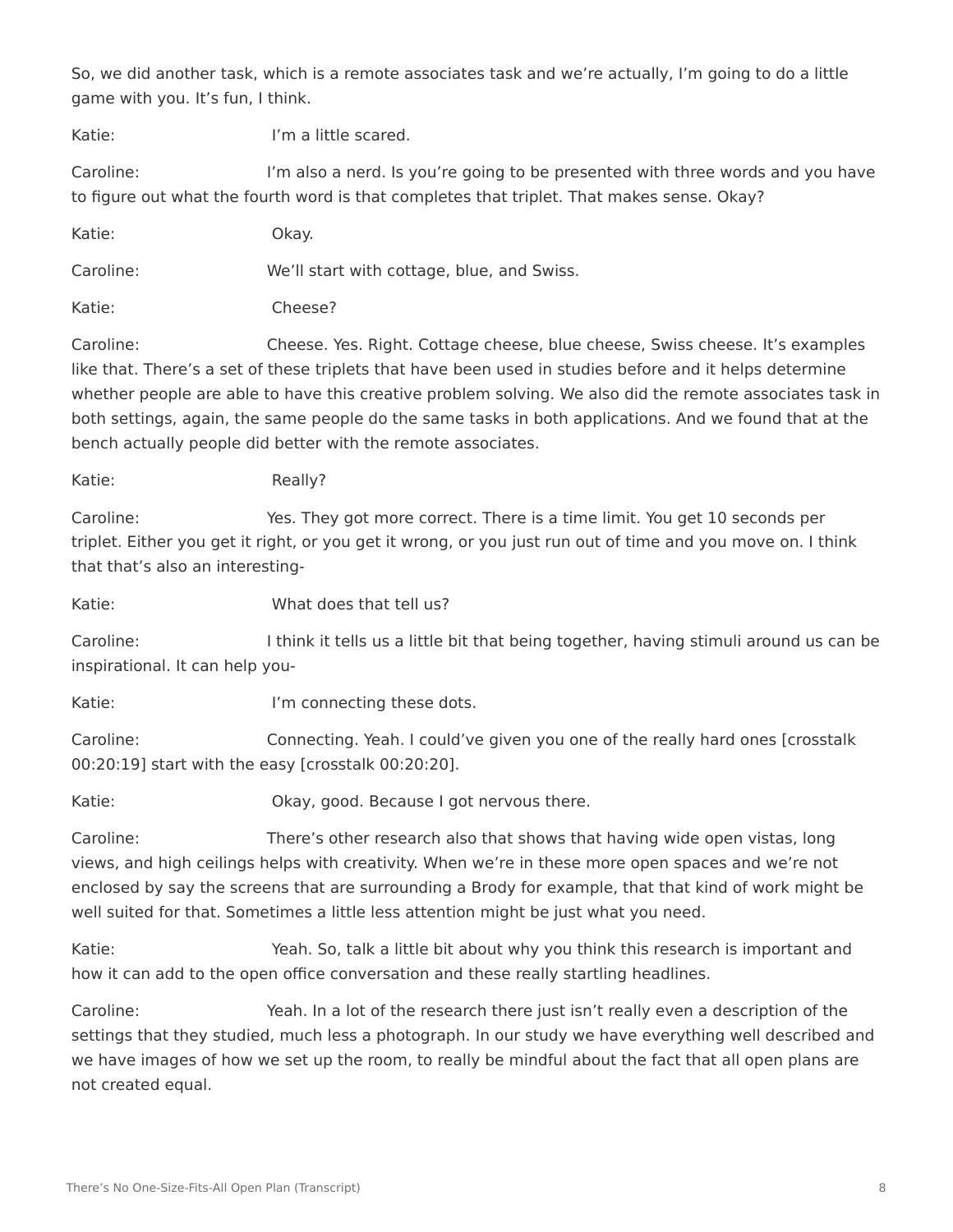A lot of it, we know that having a range of applications is important, but in order to make those useful, you also have to give employees choice and control. If you assign someone to a bench and that's all they have, even though maybe you have… That's all they have operationally, even though there might be other types of spaces around. If they feel like they can't get up and move when they need to do that focus work, you're going to get disgruntled employees.

We have other research that shows that choice and control correlates with engagement. You start thinking about enabling that choice and control to both support particular work modes and to increase engagement, and you're really starting to get at the root issues of organizations that they really are trying to solve for. I think it's promising.

Katie: What's your advice to organizations that either have an open office plan, are going to an open office plan? How do you look at that? What's your advice in terms of how you should do this successfully?

Caroline: I think engaging with the employees is critical. While we did this experimental study to determine the difference between these applications, really you need to consider the work processes, the organizational culture. Maybe some people really are doing more focused work all day long and so a higher level of shielding might be appropriate. For teams that are maybe more mobile or doing more collaborative creative tasks all day that you might need to swing more to the other side.

But I think it's a combination of understanding what is supportive of what types of work and then what do your people really need is always going to give you the best opportunity, I think, to have a successful workplace.

| Katie:    | Caroline, this is really interesting.       |
|-----------|---------------------------------------------|
| Caroline: | Thanks.                                     |
| Katie:    | Thank you so much for sharing this with us. |

#### **CONCLUSION**

Rebecca: Caroline's work is really interesting, and really good job with that test, Katie.

Katie: Thank you. I'm so glad I didn't fail. I was really nervous.

Rebecca: When they were doing these controlled experiments. They actually looped ambient noise in. So it really sounded like the open office. She controlled for all of these variables to help us understand what is it that helps us get our work done.

Katie: When you think about it, when you're really trying to focus on something, for me, I can't sit in a cafe or a buzzy environment, I really need to block everything out and focus on whatever it is I'm writing, or doing, or trying to achieve. Because that's a lot of mental energy.

At the same time though, there's things that we have to do that are really creative or when we're trying to think of a new idea or come up with a new concept and you want the buzzy environment, you want to be around more people and ideas, and see things in the corner of your eye.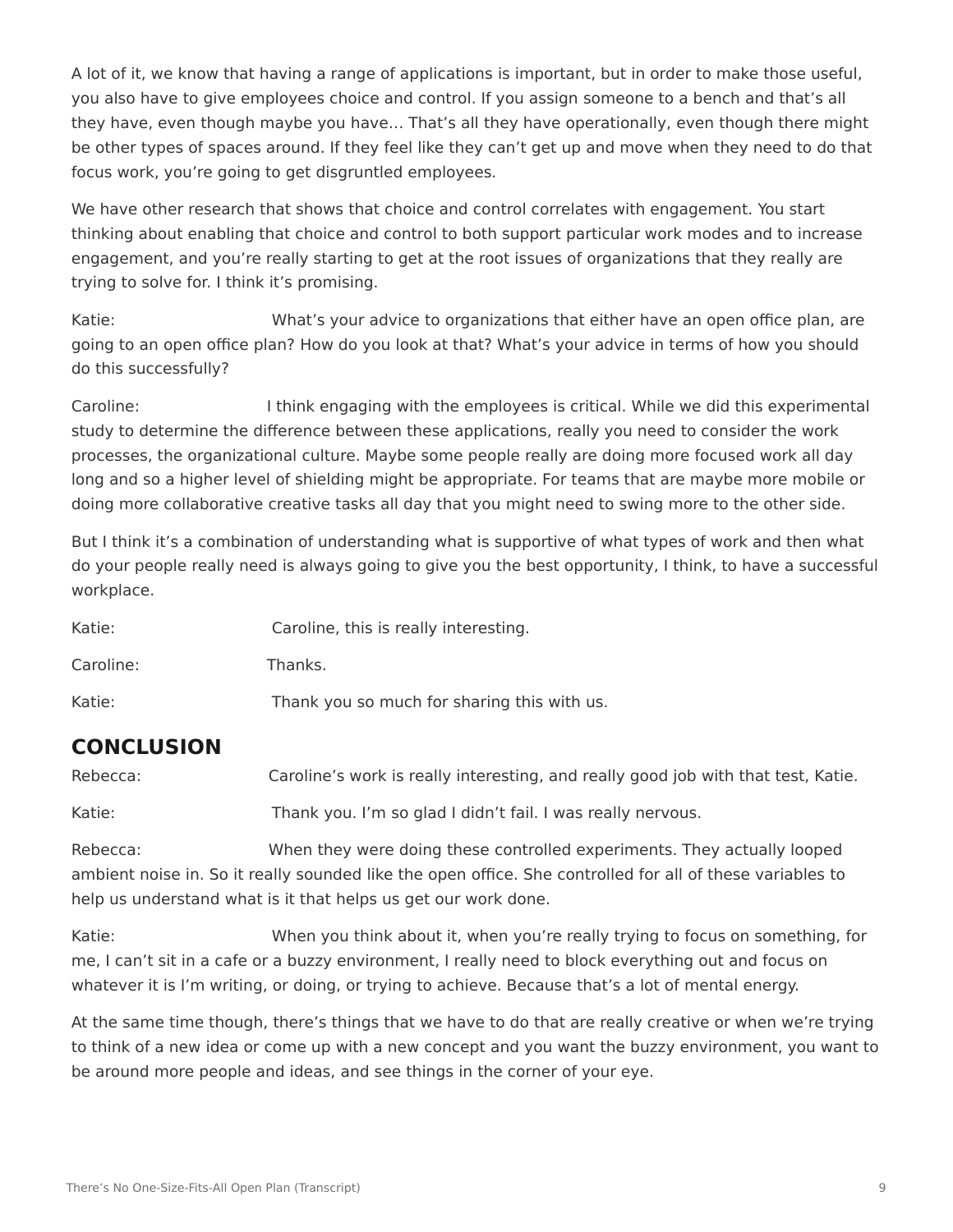Rebecca: Yeah. Sometimes I'll just get up and walk around, because honestly getting a different perspective gives me a different idea. If I sit there and I'm stuck on a problem, I just need a different vision or view, and sometimes bouncing it off people really helps me get past that block.

Katie: The Meah. But then you need people. You need to be in an open environment. It's great. Where I sit in Chicago too, in the bench, people come from all over the world to visit our Chicago space and I'll see people from all over the country, or all over the world, that I haven't seen in a long time. They'll come up and they'll say, "Hey, how you doing? How's it going?" Or "I heard your podcast." I love that, but I can't be in a time or on a task where I really have to focus.

Rebecca: Yeah, exactly. We want to thank everyone who helped us with this episode, including Chris Congdon, Donna Flynn, Melanie Redmond, Caroline Kelly and Hania Arafat.

Katie: Katie: And Rebecca, thanks to you as well.

Rebecca: Of course.

Katie: As a reminder, please subscribe to What Workers Want to get the entire open office series. And for more information on anything we talked about today, or to listen to upcoming episodes, make sure you visit [steelcase.com/openofficetruth.](http://www.steelcase.com/openofficetruth)

Rebecca: Plus, in our next episode, we're going to talk about one of the hottest trends in office design right now, the pod.

Katie: I love my pod. There's so much to love about pods, but it's actually not as simple as just adding a chair or a table. There are different options on the front end, on the back end. You have to know what you're getting and you should really make sure you know what kind of work you should be doing in a pod and the culture to create around it.

Rebecca: We're going to explore those questions along with an interview with Orangebox Creative Director, Jerry Taylor. They're designing their fourth generation of pods, and he's going to talk to us about how they think about design away from the traditional desk. For now, that's it for this episode, so thanks everyone for joining us.

**[+About Steelcase](https://www.steelcase.com/discover/steelcase/our-company/)**

**[+Customer Care](#page-0-0)**

**[+Legal Notices](#page-0-0)**